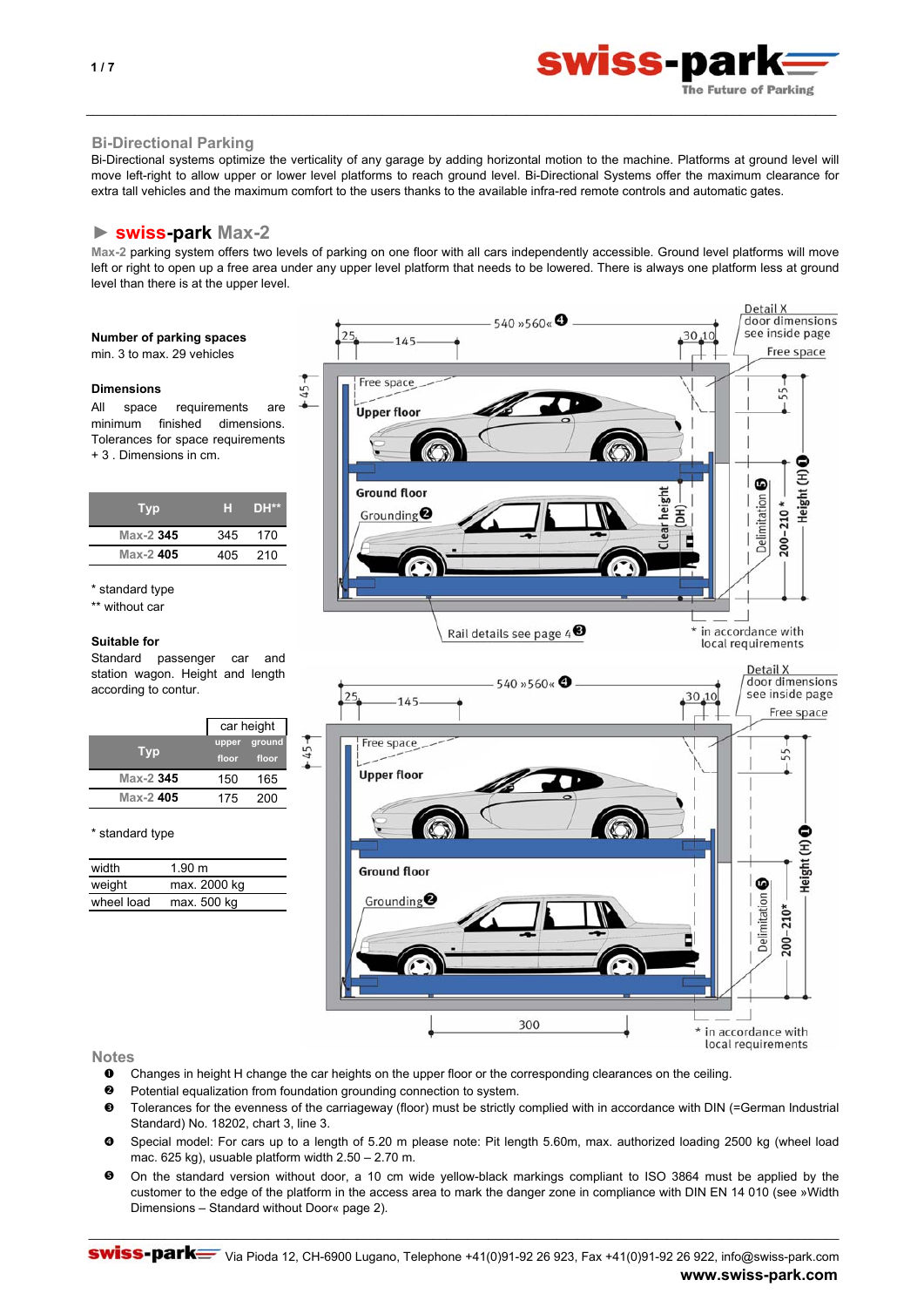

# **Widths – Detail X for garages with/without sliding doors**

Standard model without door (lowering of the platforms: via hold-to-run-device, lifting and shifting of the platforms: automatically)

\_\_\_\_\_\_\_\_\_\_\_\_\_\_\_\_\_\_\_\_\_\_\_\_\_\_\_\_\_\_\_\_\_\_\_\_\_\_\_\_\_\_\_\_\_\_\_\_\_\_\_\_\_\_\_\_\_\_\_\_\_\_\_\_\_\_\_\_\_\_\_\_\_\_\_\_\_\_\_\_\_\_\_\_\_\_\_\_\_\_\_\_\_\_\_\_\_\_\_\_\_\_\_\_\_\_\_\_\_

Columns per each grid unit (S = 20)





| usable platform width |         | Grid unit width RB** | B1  | Β2  |
|-----------------------|---------|----------------------|-----|-----|
| $UF: 230 *$           | GF: 208 | 250                  | 250 | 230 |
| UF: 240               | GF: 208 | 260                  | 260 | 240 |
| UF: 250               | GF: 208 | 270                  | 270 | 250 |
| UF.260                | GF: 208 | 280                  | 280 | 260 |
| UF 270                | GF: 208 | 290                  | 290 | 270 |

Carriageway<br>in accordance<br>with local

regulations

 $N =$  number of grid units  $A = N$  Standard width (parking place width on upper platforms 2.30 m). \*\* Grid unit width must strictly conform to dimensions quoted!

| usable platform width |             |         | Grid unit width RB** | B1  | Β2  |
|-----------------------|-------------|---------|----------------------|-----|-----|
|                       | $UF: 230 *$ | GF: 208 | 250                  | 500 | 480 |
|                       | UF: 240     | GF: 208 | 260                  | 520 | 500 |
|                       | UF: 250     | GF: 208 | 270                  | 540 | 520 |
|                       | UF: 260     | GF: 208 | 280                  | 560 | 540 |
|                       | UF 270      | GF: 208 | 290                  | 580 | 560 |

\* Standard width (parking place width on upper platforms 2.30 m). \*\* Grid unit width must strictly conform to dimensions quoted!



¾ End parking spaces are generally more difficult to drive into. Therefore we recommended for end parking spaces our wider platforms. Parking on standard width platforms with larger vehicles may make getting into and out of the vehicle difficult. This depends on type of vehicle, approach and above all on the individual driver's skill.

# **Approach**



The illustrated maximum approach angles must not be exceeded. Incorrect approach angles will cause serious maneouvring & positioning problems on the parking system for which the local agency of **SWISS-PARK** accepts no responsibility.



\_\_\_\_\_\_\_\_\_\_\_\_\_\_\_\_\_\_\_\_\_\_\_\_\_\_\_\_\_\_\_\_\_\_\_\_\_\_\_\_\_\_\_\_\_\_\_\_\_\_\_\_\_\_\_\_\_\_\_\_\_\_\_\_\_\_\_\_\_\_\_\_\_\_\_\_\_\_\_\_\_\_\_\_\_\_\_\_\_\_\_\_\_\_\_\_\_\_\_\_\_\_\_\_\_\_\_\_\_

10

**RB** 

 $-(B_2)$  $-B$ 

Columns every second grid unit (S = 20)

 $-N \times RB + 20$ 

RB

 $B$ 

**RB** 

 $\overline{u}$  s

RB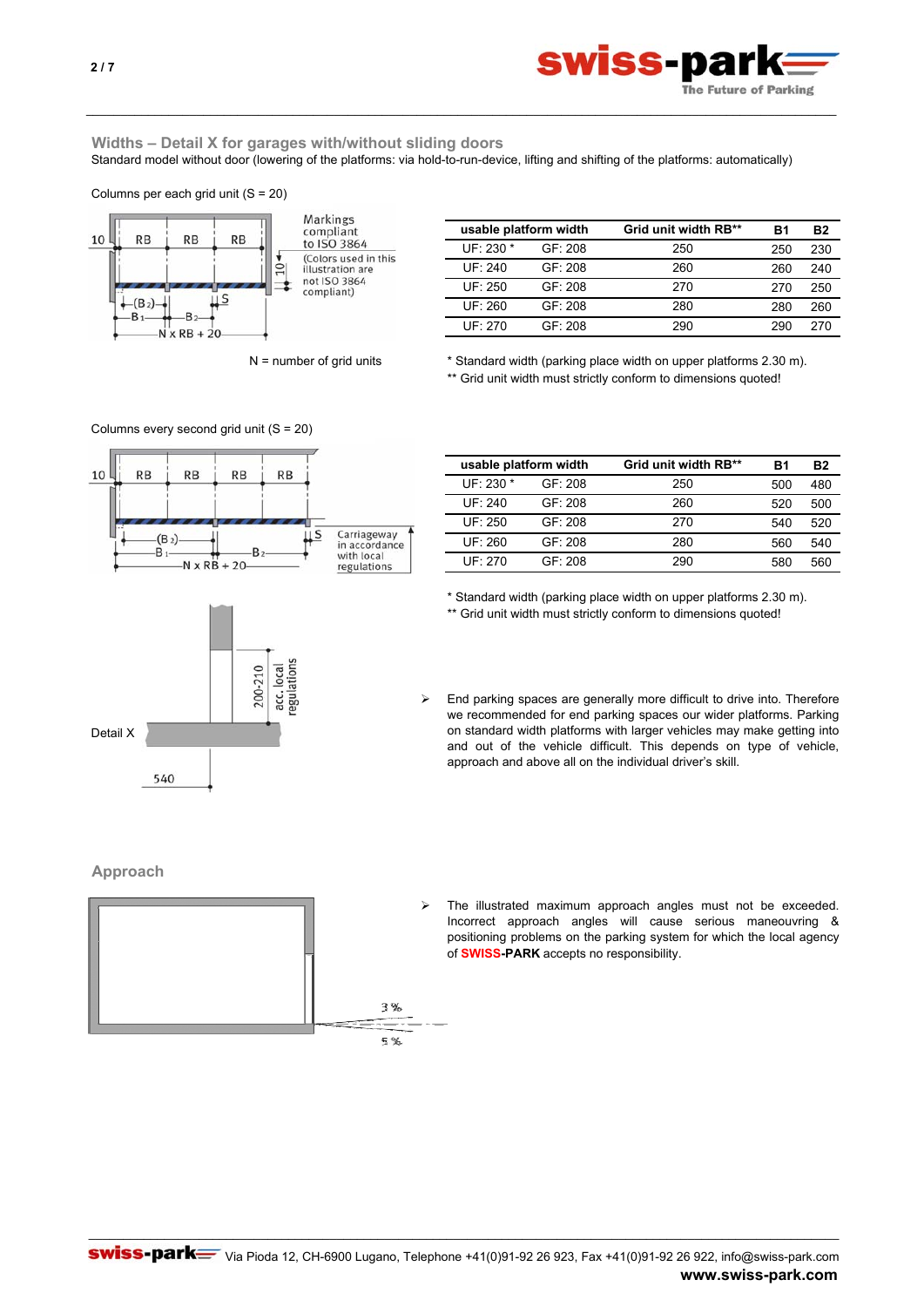

\_\_\_\_\_\_\_\_\_\_\_\_\_\_\_\_\_\_\_\_\_\_\_\_\_\_\_\_\_\_\_\_\_\_\_\_\_\_\_\_\_\_\_\_\_\_\_\_\_\_\_\_\_\_\_\_\_\_\_\_\_\_\_\_\_\_\_\_\_\_\_\_\_\_\_\_\_\_\_\_\_\_\_\_\_\_\_\_\_\_\_\_\_\_\_\_\_\_\_\_\_\_\_\_\_\_\_\_\_

# **Load plan**



 $O$  Dimensions for Max-2

| RB <sub>2</sub>      | <b>RB</b>         |             | RB    |             | <b>RB</b>          |             | <b>RB</b>  |                 |                      |
|----------------------|-------------------|-------------|-------|-------------|--------------------|-------------|------------|-----------------|----------------------|
| ±6<br>$+47$<br>±2    | ±12               | $+47$<br>±2 | ±12   | $+47$<br>±2 | ±12                | $+47$<br>±2 | ±12        | $+47$<br>±2     | ±6                   |
| $ca.+0.5$<br>$+10,5$ | $+21$<br>$\oplus$ |             | $+21$ |             | $ca.+0.5$<br>$+21$ |             | $+21$<br>₩ |                 | $ca.+0.5$<br>$+10,5$ |
| RB <sub>1</sub>      |                   | RB          |       | <b>RB</b>   |                    | RB          |            | RB <sub>1</sub> |                      |

| ⋗        | The system is dowelled to floor and<br>walls. The drilling depth in the floor<br>is approx. 15 cm. The drilling depth<br>in the walls is approx. 12 cm. Floor<br>and walls are to be made of | usable platform width | <b>RB</b> | RB <sub>1</sub> | RB <sub>2</sub> |  |
|----------|----------------------------------------------------------------------------------------------------------------------------------------------------------------------------------------------|-----------------------|-----------|-----------------|-----------------|--|
|          |                                                                                                                                                                                              | $UF: 230 *$           | 250       | 260             | 135             |  |
|          |                                                                                                                                                                                              | UF: 240               | 260       | 270             | 140             |  |
|          |                                                                                                                                                                                              | UF 250                | 270       | 280             | 145             |  |
| C20/25)! | concrete (grade of concrete min.                                                                                                                                                             | UF 260                | 280       | 290             | 150             |  |
|          |                                                                                                                                                                                              | UF 270                | 290       | 300             | 155             |  |

**Longitudinal free space; Standard parking space numbers; Denomination**



**Function of the Max-2**



# Select No. 2 on operating panel.





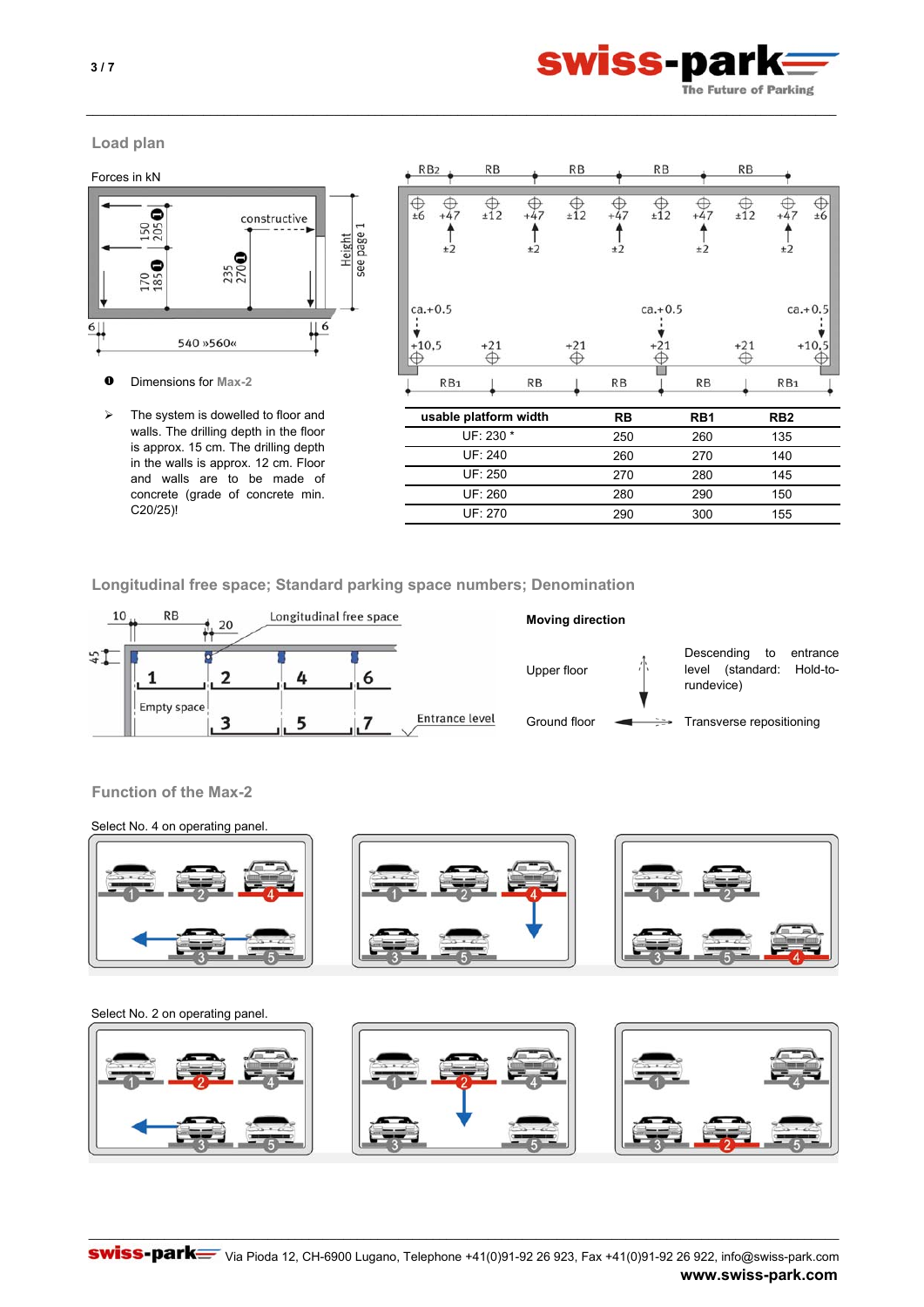

## **Recesses rail system**

Dependent upon the structural conditions of the garage, several different options are available for installation of the rails:

\_\_\_\_\_\_\_\_\_\_\_\_\_\_\_\_\_\_\_\_\_\_\_\_\_\_\_\_\_\_\_\_\_\_\_\_\_\_\_\_\_\_\_\_\_\_\_\_\_\_\_\_\_\_\_\_\_\_\_\_\_\_\_\_\_\_\_\_\_\_\_\_\_\_\_\_\_\_\_\_\_\_\_\_\_\_\_\_\_\_\_\_\_\_\_\_\_\_\_\_\_\_\_\_\_\_\_\_\_

# **When executing the carriageway, according to raw bottom floor combined with a cement screed or When executing the carriageway with recesses for the rails:**

- Ξ The set-up of the rails amounts to 3 cm (height of floor screed 4 cm)
- Ξ After the rails have eventually been laid, the area under the rails must be topped up with concrete by the customer



Direction of parking

Guide rail

130

top edge

of finished floor

# **Exact evenness of the carriageway:**

Ξ When exact evenness of the carriageway has successfully been accomplished, the rails may be dowelled onto it

# **Electrical data**

The control box must be accessible at all times from outside! Dimensions approx. 100 x 100 x 30 cm. Cutting through of wall from control box to parking system (contact the local agency of **SWISS-PARK** for clarification)



# **Control box** Electrical supply

Running

 $130$ 

rail

Suitable electrical supply 5 x 2.5 mm2 (3 PH+N+PE) to control box with mains fuse 3 x 16 A slow or over-current cut-out 3 x 16 A trigger characteristic K, G or C. Suitable electrical supply to the control box must be provided by the customer during installation. The functionality can be monitored on site by our fitters together with the electrician. If this cannot be done during installation for some reason for which the customer is responsible, the customer must commission an electrician at their own expense and risk.

300

## **Foundation earth connector**

In accordance with DIN EN 60204 (Safety of Machinery. Electrical Equipment), the system must be connected to a foundation earth. A foundation earth connection must be installed at intervals of 10 m.

#### **Operating device**

Easy-to-survey positioning (e.g. on column). Protection against unauthorized use. May also be recessed in wall if required.

# **Technical data**

#### **Range of application**

Generally, this parking system is not suited for short-time parkers (temporary parkers). Please do not hesitate to contact your local **SWISS-PARK** agency for further assistance.

\_\_\_\_\_\_\_\_\_\_\_\_\_\_\_\_\_\_\_\_\_\_\_\_\_\_\_\_\_\_\_\_\_\_\_\_\_\_\_\_\_\_\_\_\_\_\_\_\_\_\_\_\_\_\_\_\_\_\_\_\_\_\_\_\_\_\_\_\_\_\_\_\_\_\_\_\_\_\_\_\_\_\_\_\_\_\_\_\_\_\_\_\_\_\_\_\_\_\_\_\_\_\_\_\_\_\_\_\_

# **Available documents**

- wall recess plans
- maintenance offer/contract
- declaration of conformity
- test sheet on airborne and slid-borne sound

#### **Corrosion protection**

See separate sheet regarding corrosion protection.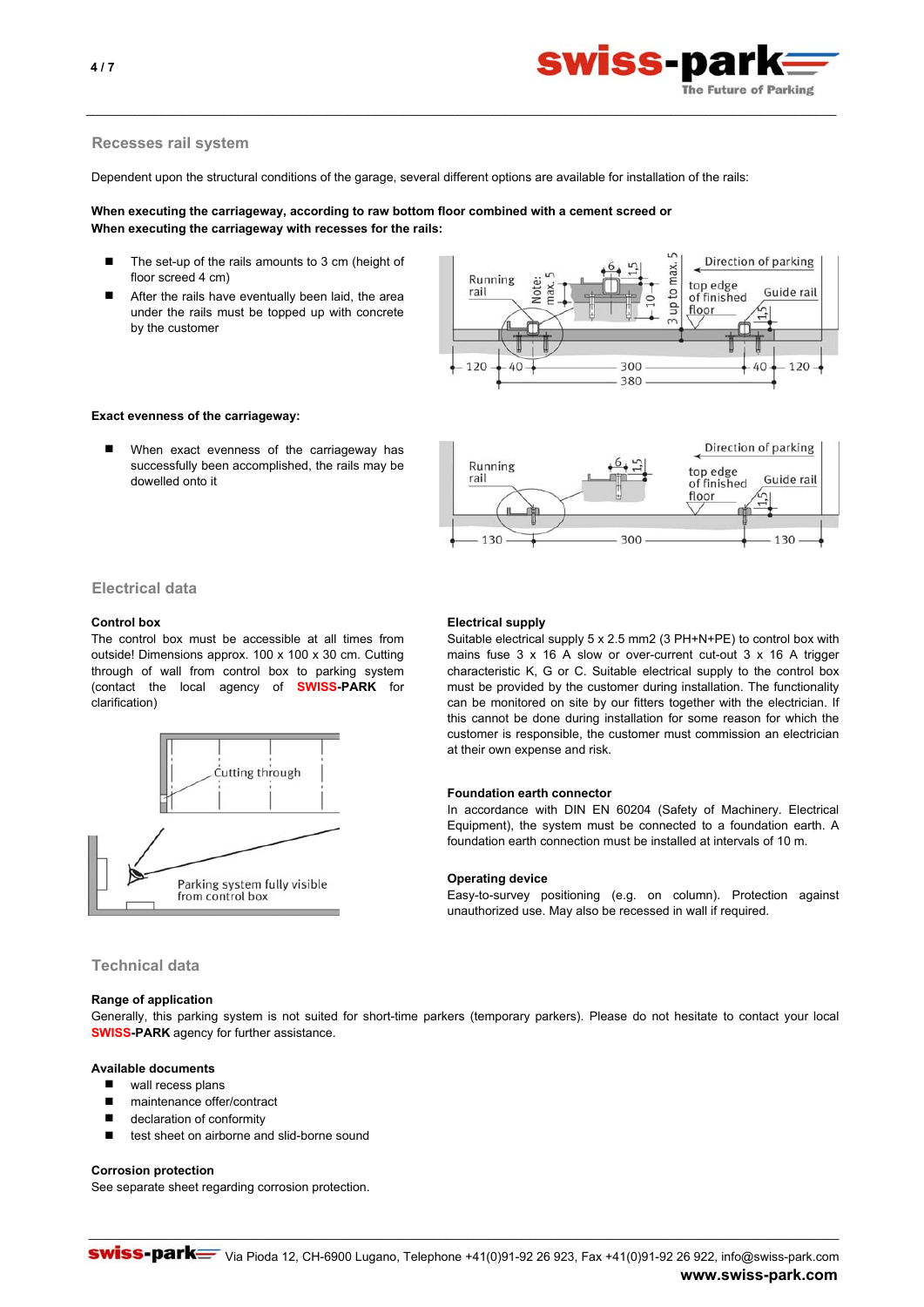



# **Technical data**

## **Environmental conditions**

Environmental conditions for the area of **SWISS-PARK** Systems: Temperature range –10 to +40° C. Relative humidity 50 % at a maximum outside temperature of +40° C. If lifting or lowering times are specified, they refer to an environmental temperature of +10° C and with the system set up directly next to the hydraulic unit. At lower temperatures or with longer hydraulic lines, these times increase.

\_\_\_\_\_\_\_\_\_\_\_\_\_\_\_\_\_\_\_\_\_\_\_\_\_\_\_\_\_\_\_\_\_\_\_\_\_\_\_\_\_\_\_\_\_\_\_\_\_\_\_\_\_\_\_\_\_\_\_\_\_\_\_\_\_\_\_\_\_\_\_\_\_\_\_\_\_\_\_\_\_\_\_\_\_\_\_\_\_\_\_\_\_\_\_\_\_\_\_\_\_\_\_\_\_\_\_\_\_

#### **Electrically driven doors**

In accordance with ZH 1/494 commercially used power-driven doors must be subjected to annual inspections. We urgently recommend concluding a maintenance agreement that includes this service for the entire system.

#### **Numbering**

The standard numbering of the parking spaces is to be taken from page 3. Different numbering is only possible at extra cost. Please take note of the following specifications: In general, the empty space must be arranged to the left. The numbers must be provided  $8 - 10$ weeks before the delivery date.

## **Sound insulation**

According to DIN 4109 (Sound insulation in buildings), para. 4, annotation 4, **SWISS-PARK** Systems are part of the building services (garage systems).

*Normal sound insulation* : DIN 4109, para. 4, Sound insulation against noises from building services.

Table 4 in para. 4.1 contains the permissible sound level values emitted from building services for personal living and working areas. According to line 2 the maximum sound level in personal living and working areas must not exceed 30 dB (A). Noises created by users are not subject to the requirements (see table 4 , DIN 4109). The following measures are to be taken to comply with this value:

- Sound protection package according to offer/order
- Minimum sound insulation of building R'w = 57 dB (to be provided by customer)

*Increased sound insulation* (special agreement): DIN 4109, Amendment 4, Information on planning and execution, proposals for increased sound insulation.

*Agreement* : Maximum sound level in personal living and working areas 25 dB (A). Noises created by users are not subject to the requirements (see table 4, DIN 4109).

The following measures are to be taken to comply with this value:

- Sound protection package according to offer/order
- $\blacksquare$  Minimum sound insulation of building R'w = 62 dB (to be provided by customer)

Note: User noises are noises created by individual users in our **SWISS-PARK** Systems. These can be noises from accessing the platforms, slamming of vehicle doors, motor and brake noises.

# **To be performed by the customer**

#### **Safety fences**

Any constraints that may be necessary according to DIN EN 294 in order to provide protection for the park pits for pathways directly in front, next to or behind the unit. This is also valid during construction.

#### **Numbering of parking spaces**

Consecutive numbering of parking spaces.

#### **Building services**

Lighting, ventilation, fire extinguishing and fire alarm systems.

#### **Marking**

According to DIN EN 14 010, a warning that identifies this danger area must be placed in the entrance area that conforms to ISO 3864. This must be done according to EN 92/58/EWG for systems without a pit 10 cm from the edge of the platform.

#### **Wall cuttings**

Any necessary wall cuttings.

#### **Electrical supply to the control box**

Suitable electrical supply to the control box must be provided by the customer during installation. The functionality can be monitored on site by our fitters together with the electrician. If this cannot be done during installation for some reason for which the customer is responsible, the customer must commission an electrician at their own expense and risk.

#### **Door shields**

Door shields that may be necessary. If desired, they can be ordered from **SWISS-PARK** for an additional charge.

#### **Rails**

A bed should be installed and concrete should be poured around the rails installed by the manufacturer throughout their entire length.

#### **Tolerances**

The tolerances for levelness of the driving surface must conform to DIN 18202, tab. 3, line 3.

- **If the following are not included in the quotation, they will also have to be provided / paid for by the customer:**
	- Costs for final technical approval by an authorized body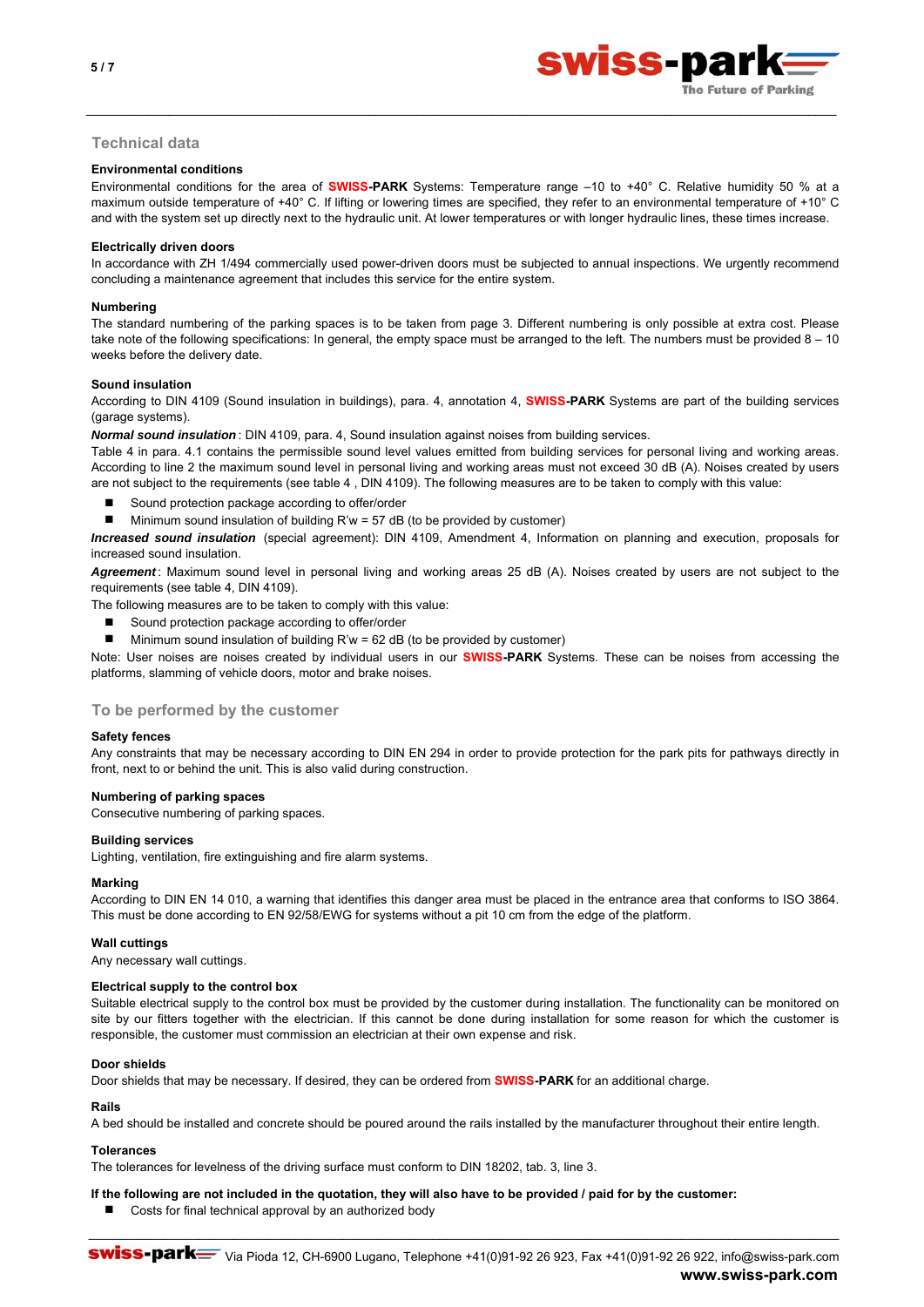

# **Description**

#### **General description**

**SWISS-PARK** System providing independent parking spaces for cars, one on top of the other and side by side.

Dimensions are in accordance with the underlying dimensions of height and width.

The parking bays are accessed horinzotally (installation deviation  $\pm$  1 %).

Along the complete width of the bi-directional system an approach lane (driving lane in accordance with local regulations) must be available

\_\_\_\_\_\_\_\_\_\_\_\_\_\_\_\_\_\_\_\_\_\_\_\_\_\_\_\_\_\_\_\_\_\_\_\_\_\_\_\_\_\_\_\_\_\_\_\_\_\_\_\_\_\_\_\_\_\_\_\_\_\_\_\_\_\_\_\_\_\_\_\_\_\_\_\_\_\_\_\_\_\_\_\_\_\_\_\_\_\_\_\_\_\_\_\_\_\_\_\_\_\_\_\_\_\_\_\_\_

Parking spaces are arranged on two different levels, one level on top of the other.

The platforms of the upper floor (UF) are moved vertically, the platforms on the ground floor (GF) horizontally. At approach level (GF) there is always one parking space less available. This vacant space is used for shifting the ground floor (GF) parking spaces sideways, thus enabling the upper platform (UF) parking space located above to be lowered to approach/ground level. Consequently, a unit of three parking spaces (1 on the ground floor, 2 on the upper floor) is the smallest unit available for this parking system.

The bi-directional system **Max-2** allows parking of passenger cars and station wagons.

All necessary safety devices are installed. Safety devices mainly consist of chain monitoring system and locking levers for the upper platforms. Standard delivery is made without doors. The approach/entrance area to the bi-directional system is monitored via light barriers. If the light barrier is interrupted, the parking system stops moving instantly.

## **A steel framework mounted to the floor consisting of:**

- Seriated supports
- Steel pillars with sliding platform supports
- Cross and longitudinal members
- running rails for the transversely movable ground floor (GF) platforms

#### **Platforms consisting of:**

- Side members
- Cross members
- Platform base sections
- $\blacksquare$  1 wheel stop (on the right per parking space)
- Screws, small parts, etc.

# **Lifting device for upper floor (UF) platforms:**

- Hydraulic cylinder with solenoid valve
- Chain wheels
- Chains
- $\blacksquare$  Limit switches
- The platforms are suspended on four points and guided along the supports using plastic sliding bearings

#### **Drive unit of transversely movable platforms on the ground floor (GF):**

- Gear motor with chain wheel
- Running and guide rollers (low-noise)
- power supply via cable mast

#### **Hydraulic unit consisting of:**

- Hydraulic power unit (low-noise, installed onto a console with a rubber-bonded-to-metal mounting)
- **Hydraulic oil reservoir**
- Oil filling
- Cover with integrated internal geared wheel pump
- **Pump holder**
- **Clutch**
- 3-phase-AC-motor (3.0 kW, 230/400 V, 50 Hz)
- **Motor circuit breaker**
- Test manometer
- Pressure relief valve
- Hydraulic hoses (which reduce noise transmission onto the hydraulic pipe

#### **Dead man's control safety mechanism (standard):**

■ Operation on a central control panel (operating device)

 $\blacksquare$ All movements are latched automatically, except for downward movement of an OG parking space, for which the start button must be continually pressed

\_\_\_\_\_\_\_\_\_\_\_\_\_\_\_\_\_\_\_\_\_\_\_\_\_\_\_\_\_\_\_\_\_\_\_\_\_\_\_\_\_\_\_\_\_\_\_\_\_\_\_\_\_\_\_\_\_\_\_\_\_\_\_\_\_\_\_\_\_\_\_\_\_\_\_\_\_\_\_\_\_\_\_\_\_\_\_\_\_\_\_\_\_\_\_\_\_\_\_\_\_\_\_\_\_\_\_\_\_

Electric wiring is made from the electric cabinet by the manufacturer